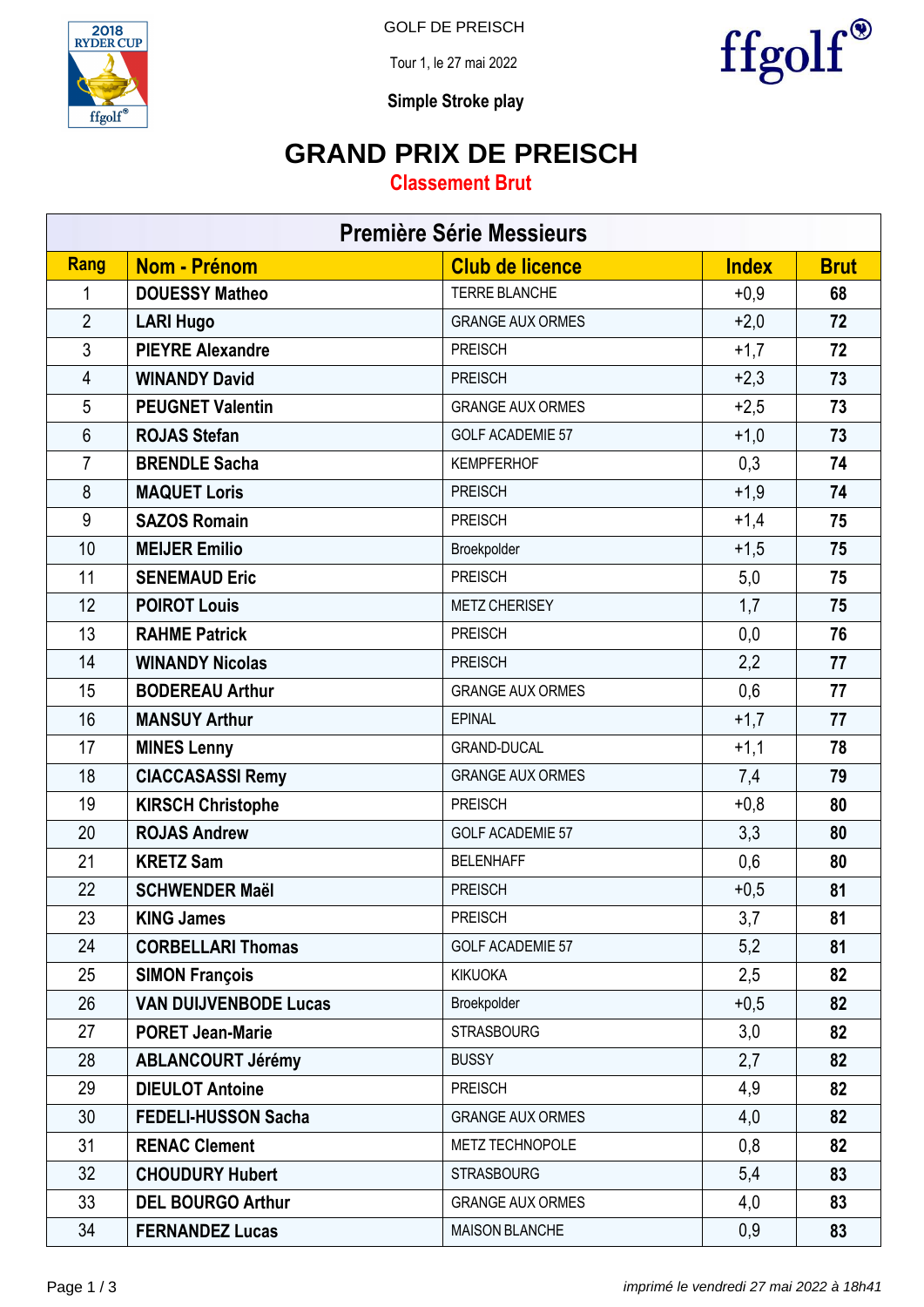



Tour 1, le 27 mai 2022



# **GRAND PRIX DE PREISCH**

### **Classement Brut**

| 35             | <b>LACOURTE Kyllian</b>      | <b>METZ CHERISEY</b>    | 3,5          | 83          |  |  |  |
|----------------|------------------------------|-------------------------|--------------|-------------|--|--|--|
| 36             | <b>PETITCOLAS Antoine</b>    | <b>GOLF ACADEMIE 57</b> | 7,6          | 83          |  |  |  |
| 37             | <b>ALMEIDA Hugo</b>          | AIX LES BAINS           | 5,4          | 84          |  |  |  |
| 38             | <b>PALEGO Tom</b>            | <b>GRANGE AUX ORMES</b> | 2,4          | 84          |  |  |  |
| 39             | <b>SCARFO-HAMADI Mattéo</b>  | <b>FAULQUEMONT</b>      | 1,8          | 84          |  |  |  |
| 40             | <b>HAWNER Hervé</b>          | <b>PREISCH</b>          | 6,3          | 84          |  |  |  |
| 41             | <b>MONCADA Christian</b>     | <b>PREISCH</b>          | 7,0          | 84          |  |  |  |
| 42             | <b>SERRE Baptiste</b>        | <b>GOLF ACADEMIE 57</b> | 7,6          | 85          |  |  |  |
| 43             | <b>HAUTIER Fabien</b>        | <b>PREISCH</b>          | 6,7          | 85          |  |  |  |
| 44             | <b>BECHARD Luc</b>           | <b>PREISCH</b>          | 2,8          | 86          |  |  |  |
| 45             | <b>IZZI François</b>         | <b>PREISCH</b>          | 3,7          | 86          |  |  |  |
| 46             | <b>BOURGOIN Quentin</b>      | ANGOULEME HIRON         | 5,5          | 87          |  |  |  |
| 47             | <b>CRISTINA Eric</b>         | METZ TECHNOPOLE         | 5,0          | 88          |  |  |  |
| 48             | <b>CIACCASASSI Tristan</b>   | <b>GRANGE AUX ORMES</b> | 6,7          | 88          |  |  |  |
| 49             | <b>TRIOL Eric</b>            | NANCY PULNOY            | 5,2          | 88          |  |  |  |
| 50             | <b>SAUR Arthur</b>           | <b>SARREBOURG</b>       | 7,2          | 89          |  |  |  |
| 51             | <b>DUPRE Roland</b>          | <b>PREISCH</b>          | 4,2          | 89          |  |  |  |
| 52             | <b>BECHARD Louis</b>         | <b>PREISCH</b>          | 6,8          | 89          |  |  |  |
| 53             | <b>MONCHIERI Hugo</b>        | <b>METZ CHERISEY</b>    | 5,8          | 89          |  |  |  |
| 54             | <b>SAMMARTANO Fabrice</b>    | <b>PREISCH</b>          | 7,1          | 89          |  |  |  |
| 55             | <b>JEITZ Luc</b>             | <b>PREISCH</b>          | 2,0          | 90          |  |  |  |
| 56             | <b>CHIAPOLINO Jean-Marie</b> | NANCY PULNOY            | 3,8          | 91          |  |  |  |
| 57             | <b>SCHMIDT Paul</b>          | Wendelinus Golfpark     | 3,6          | 91          |  |  |  |
| 58             | <b>FOUQUET Paul-Henri</b>    | WANTZENAU               | 11,0         | 92          |  |  |  |
| 59             | <b>MASSON Antonin</b>        | <b>GOLF ACADEMIE 57</b> | 6,9          | 92          |  |  |  |
| 60             | PASTOR Jérémy                | <b>GRANGE AUX ORMES</b> | 10,5         | 93          |  |  |  |
| 61             | <b>MENAGER Pierre</b>        | WANTZENAU               | 8,9          | 95          |  |  |  |
| 62             | <b>GILLES Ludovic</b>        | <b>PREISCH</b>          | 9,2          | 95          |  |  |  |
| 63             | <b>COMMITO Pierre</b>        | <b>METZ CHERISEY</b>    | 6,1          | 96          |  |  |  |
| 64             | <b>DUVAL Emmanuel</b>        | <b>GRANGE AUX ORMES</b> | 8,8          | 97          |  |  |  |
| 65             | <b>PAZIENZA Franck</b>       | <b>BOULEAUX</b>         | $+2,4$       | <b>ABJ</b>  |  |  |  |
|                | <b>Première Série Dames</b>  |                         |              |             |  |  |  |
| <b>Rang</b>    | Nom - Prénom                 | <b>Club de licence</b>  | <b>Index</b> | <b>Brut</b> |  |  |  |
| 1              | <b>PETITCOLAS Manon</b>      | <b>GOLF ACADEMIE 57</b> | 2,9          | 76          |  |  |  |
| $\overline{2}$ | <b>BARBET Mylene</b>         | <b>KEMPFERHOF</b>       | 3,3          | 77          |  |  |  |
| $\mathfrak{S}$ | <b>BINNINGER Marie</b>       | <b>KIKUOKA</b>          | 3,5          | 78          |  |  |  |